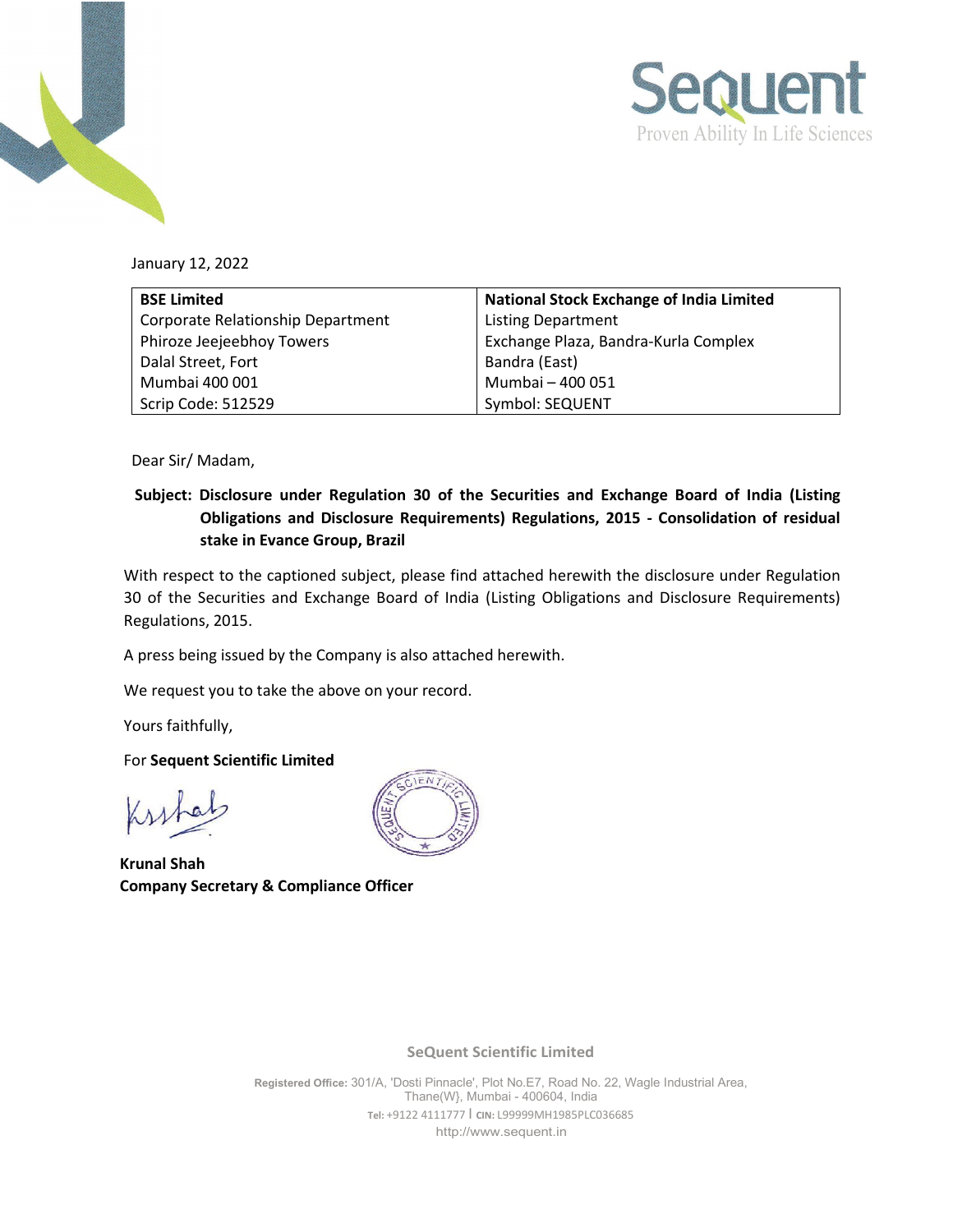| Sr. No | <b>Particulars</b>                                                                                                                                                                                                  |                                                                                                                                                                                                                                                                                                                                                                                                                                                                                                                                                                                                                                                                                                                                                                         |  |
|--------|---------------------------------------------------------------------------------------------------------------------------------------------------------------------------------------------------------------------|-------------------------------------------------------------------------------------------------------------------------------------------------------------------------------------------------------------------------------------------------------------------------------------------------------------------------------------------------------------------------------------------------------------------------------------------------------------------------------------------------------------------------------------------------------------------------------------------------------------------------------------------------------------------------------------------------------------------------------------------------------------------------|--|
| 1.     | Name of the Target entity, details in brief such as<br>size, turnover etc.                                                                                                                                          | The Company through its wholly owned<br>subsidiary Alivira Saude Animal Brasil<br>Participacoes Ltda (Alivira Brazil) currently<br>holds 70% in Evance and Evanvet. Evance<br>acquired<br>in the year<br>2016.<br>was<br>Subsequently in the year 2018, Evanvet was<br>established in the ordinary course of<br>business with identical shareholding as that<br>of Evance. The combined business ranks<br>amongst the Top 10 veterinary companies<br>in Brazil.<br>The Company is acquiring the residual 30%<br>stake to make the target entities its wholly<br>owned step-down subsidiaries.<br><b>Name of the Target Companies:</b><br>Animal<br>1. Evance<br>Saude<br>Ltda<br>("Evance")<br>Distribidora<br>2. Evanvet<br>Productos<br>Veterinarios Ltda ("Evanvet") |  |
|        |                                                                                                                                                                                                                     | FY 2020-21 Combined Financials:                                                                                                                                                                                                                                                                                                                                                                                                                                                                                                                                                                                                                                                                                                                                         |  |
|        |                                                                                                                                                                                                                     | Sales: ₹1,275 Mn<br>EBIDTA: ₹209 Mn<br>Net Profit: ₹ 114 Mn                                                                                                                                                                                                                                                                                                                                                                                                                                                                                                                                                                                                                                                                                                             |  |
| 2.     | Whether the acquisition of the Target entity/ies<br>falls within the related party Transaction and<br>whether the promoter/ promoter group/group<br>companies have any interest in the entity/ies<br>being acquired | No                                                                                                                                                                                                                                                                                                                                                                                                                                                                                                                                                                                                                                                                                                                                                                      |  |
| 3.     | Industry to which Target entity being acquired<br>belongs                                                                                                                                                           | Pharmaceuticals                                                                                                                                                                                                                                                                                                                                                                                                                                                                                                                                                                                                                                                                                                                                                         |  |
| 4.     | Objects and effects of acquisition                                                                                                                                                                                  | The object is to acquire residual stake to<br>make the Target entities Wholly Owned<br>of<br><b>Subsidiaries</b><br>Alivira<br><b>Brazil</b><br>and<br>consequently of the Company.                                                                                                                                                                                                                                                                                                                                                                                                                                                                                                                                                                                     |  |
| 5.     | Brief details of any governmental or regulatory<br>approvals required for the acquisition                                                                                                                           | No                                                                                                                                                                                                                                                                                                                                                                                                                                                                                                                                                                                                                                                                                                                                                                      |  |
| 6.     | Indicative time period for completion                                                                                                                                                                               | Immediate                                                                                                                                                                                                                                                                                                                                                                                                                                                                                                                                                                                                                                                                                                                                                               |  |
| 7.     | Nature of consideration                                                                                                                                                                                             | Cash                                                                                                                                                                                                                                                                                                                                                                                                                                                                                                                                                                                                                                                                                                                                                                    |  |

## **Disclosure under Regulation 30 of the Securities and Exchange Board of India (Listing Obligations and Disclosure Requirements) Regulations, 2015**

Krshab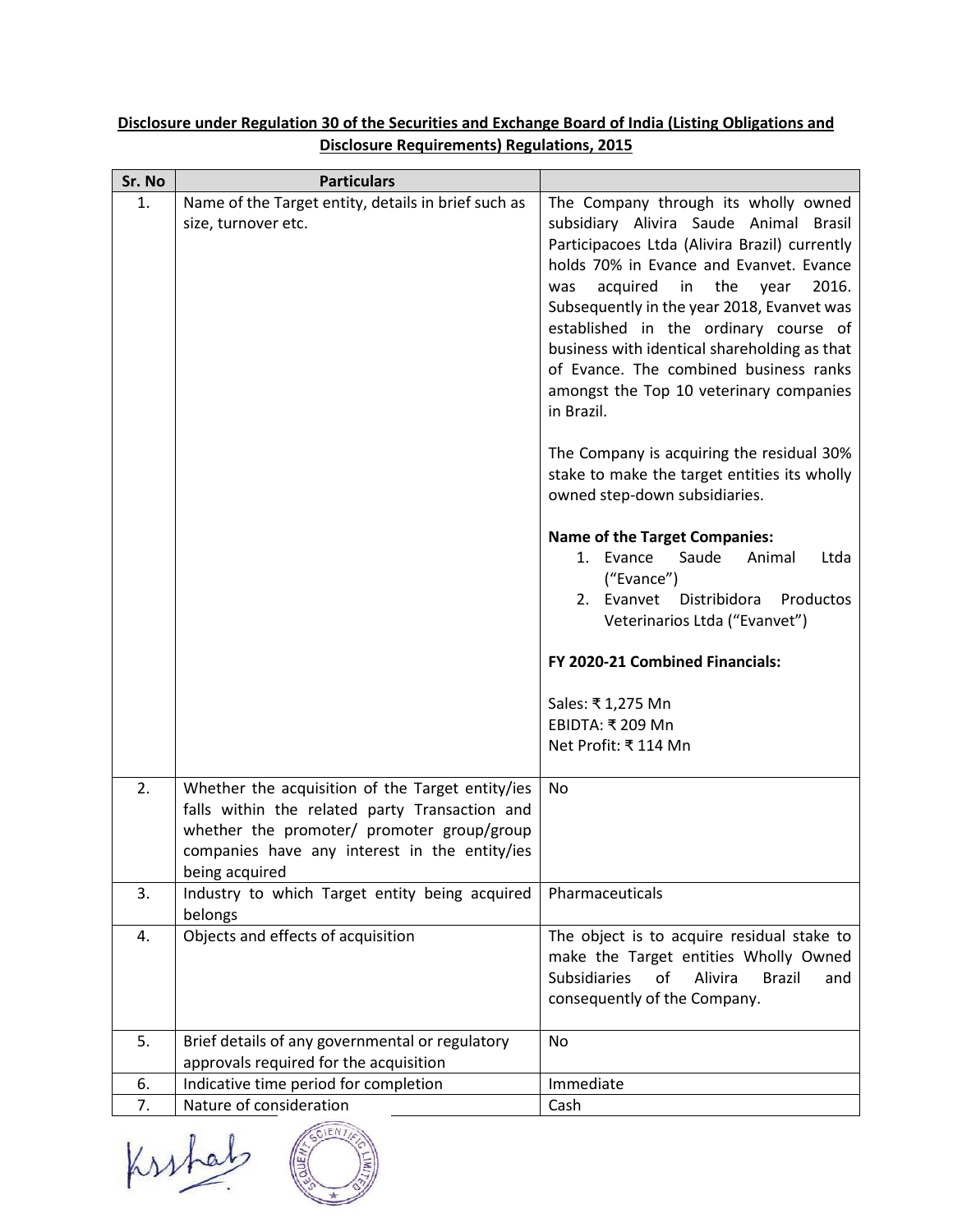| 8.          | Percentage of shareholding/control acquired<br>and/ or number of shares acquired | 30% of Total Voting Capital.                                                                                                                                                     |       |  |
|-------------|----------------------------------------------------------------------------------|----------------------------------------------------------------------------------------------------------------------------------------------------------------------------------|-------|--|
| 9.          | Cost of acquisition or the price at which the<br>shares are acquired             | BRL 33.642 Mn (Approximately INR 446<br>Mn)                                                                                                                                      |       |  |
| 10.         | Brief background about entity acquired in terms of:                              |                                                                                                                                                                                  |       |  |
| a.          | Products/line of business acquired                                               | Manufacturing & distribution of veterinary<br>pharmaceutical products, operating in<br>livestock (swine, poultry) products, having a<br>portfolio of 40+ commercialized products |       |  |
| b.          | Date of incorporation                                                            | Evance $-23/02/1978$<br>Evanvet $-26/12/2018$                                                                                                                                    |       |  |
| $C_{\cdot}$ | History of last 3 years turnover (₹ in millions)                                 | Combined t/o                                                                                                                                                                     |       |  |
|             |                                                                                  | FY 18-19                                                                                                                                                                         | 638   |  |
|             |                                                                                  | FY 19-20                                                                                                                                                                         | 837   |  |
|             |                                                                                  | FY 20-21                                                                                                                                                                         | 1,275 |  |
| d.          | Country in which the acquired entity has<br>presence                             | Brazil                                                                                                                                                                           |       |  |
| e.          | Any other significant information                                                | $\overline{\phantom{a}}$                                                                                                                                                         |       |  |

Kutab (